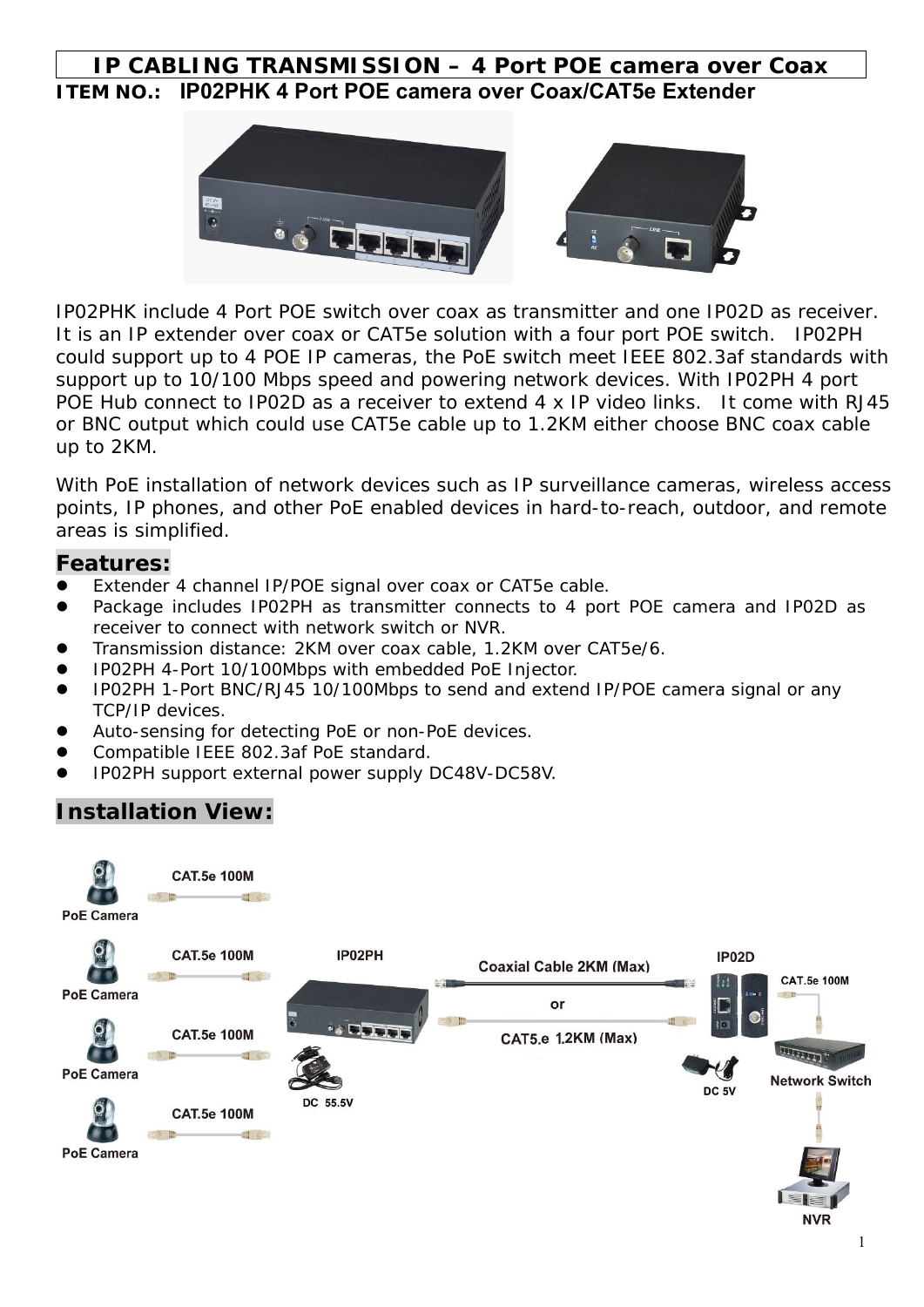# **Panel View:**

#### **IP02PH**



#### **IP02D**



### **IP02D Setting**

 $RX \downarrow$  = Receiver (PC/Network Switch side)

## **LED Indication:**

#### **IP02PH**

| Power                | <b>ON</b>    | Power on                 |
|----------------------|--------------|--------------------------|
| Green)               | <b>OFF</b>   | Power off                |
| Link/ACT<br>(Yellow) | <b>ON</b>    | 10/100 Mbps link         |
|                      | <b>OFF</b>   | 10/100 Mbps unlink       |
|                      | <b>FLASH</b> | Activity                 |
| PoE<br>(Green)       | <b>ON</b>    | <b>PSE</b> sending power |
|                      | OFF          | <b>PSE</b> non power     |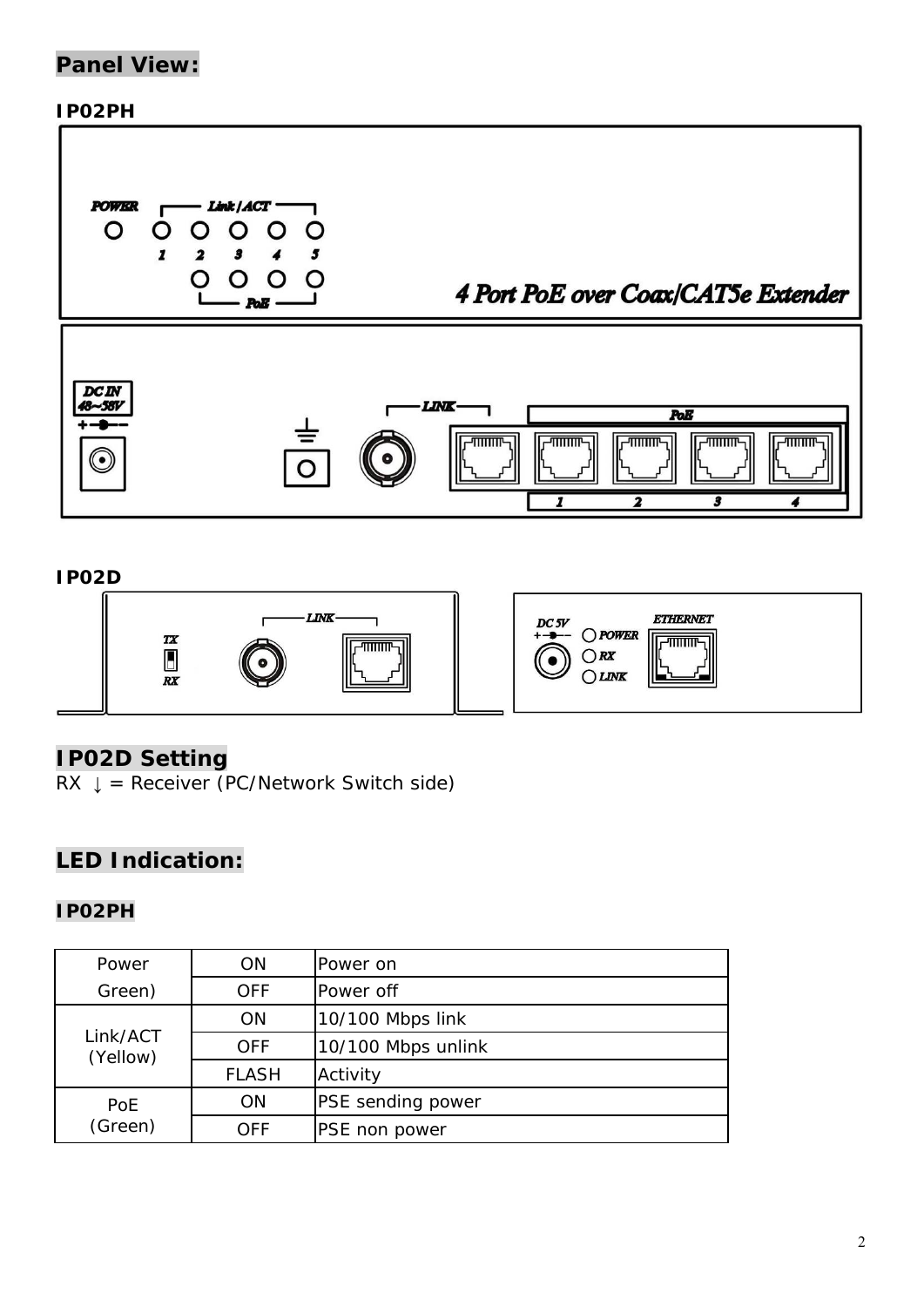| Power ED            | <b>ON</b>         | Power on                |
|---------------------|-------------------|-------------------------|
|                     | <b>OFF</b>        | Power off               |
| <b>RXLED</b>        | <b>ON</b>         | Set to Receiver mode    |
|                     | <b>OFF</b>        | Set to Transmitter mode |
| Link LED            | <b>Slow Blink</b> | Searching               |
|                     | <b>Fast Blink</b> | Linking                 |
|                     | On                | Linked                  |
| <b>Ethernet LED</b> | Yellow on         | Linked                  |
|                     | Yellow off        | Unlink                  |

# **Cable:**

Link cable: high quality coaxes cable such as RG59/U, Ethernet: Standard CAT5e/CAT6 Cable.

### **Data Rate reference:**

#### **RG59/6U cable:**

200M 70Mbps

400M 65Mbps

600M 60Mbps

800M 50Mbps

1000M 40Mbps

1200M 30Mbps

1400M 25Mbps

1600M 20Mbps

1800M 20Mbps

2000M 20Mbps

### CAT5e/6 UTP cable:

300M 50Mbps 600M 40Mbps 900M 20Mbps 1200M 20Mbps